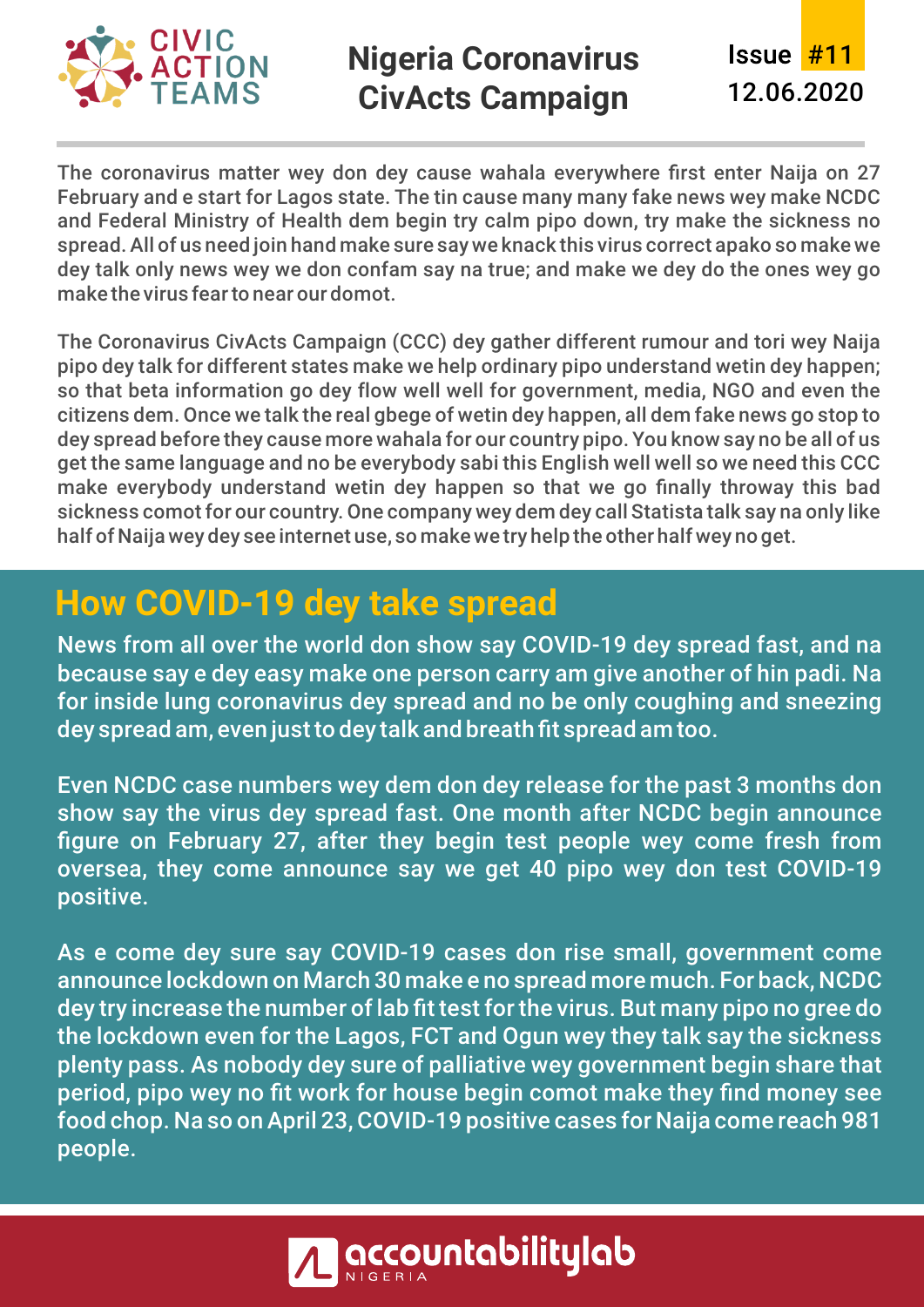As small small security gbege come dey set, just like the one million boys wahala for Lagos; government come talk say dem go reduce the lockdown small on May 4, even as cases dey rise. For that period many pipo begin die anyhow for Kano so dey come announce total lockdown for that state. But upon all the announcement wey government bin dey announce, pipo still dey travel go other states and pipo continue their normal hustle. By May 23, COVID-19 positive cases don reach 7526 and e come sure say no be only pipo wey come from abroad dey spread am now.

As this COVID-19 dey spread so, we no come know how June go be, because say if cases continue to dey rise like this all dem hospital and isolation centres go begin full. If hospital begin full, e go come dey affect even pipo wey their own sickness no be COVID-19 sef. Even Lagos don already talk say no more bed space for treatment and pipo wey dey show mild symptoms go begin treat themself for house from now on.

As matter don dey set, e dey important make citizens take responsibility make the virus no spread more much, make we dey practice the social distancing wey dem dey talk, dey wear facemask. Other countries like Czech Republic wey dey take all these measures, their own positive cases don dey drop.



# accountabilitylab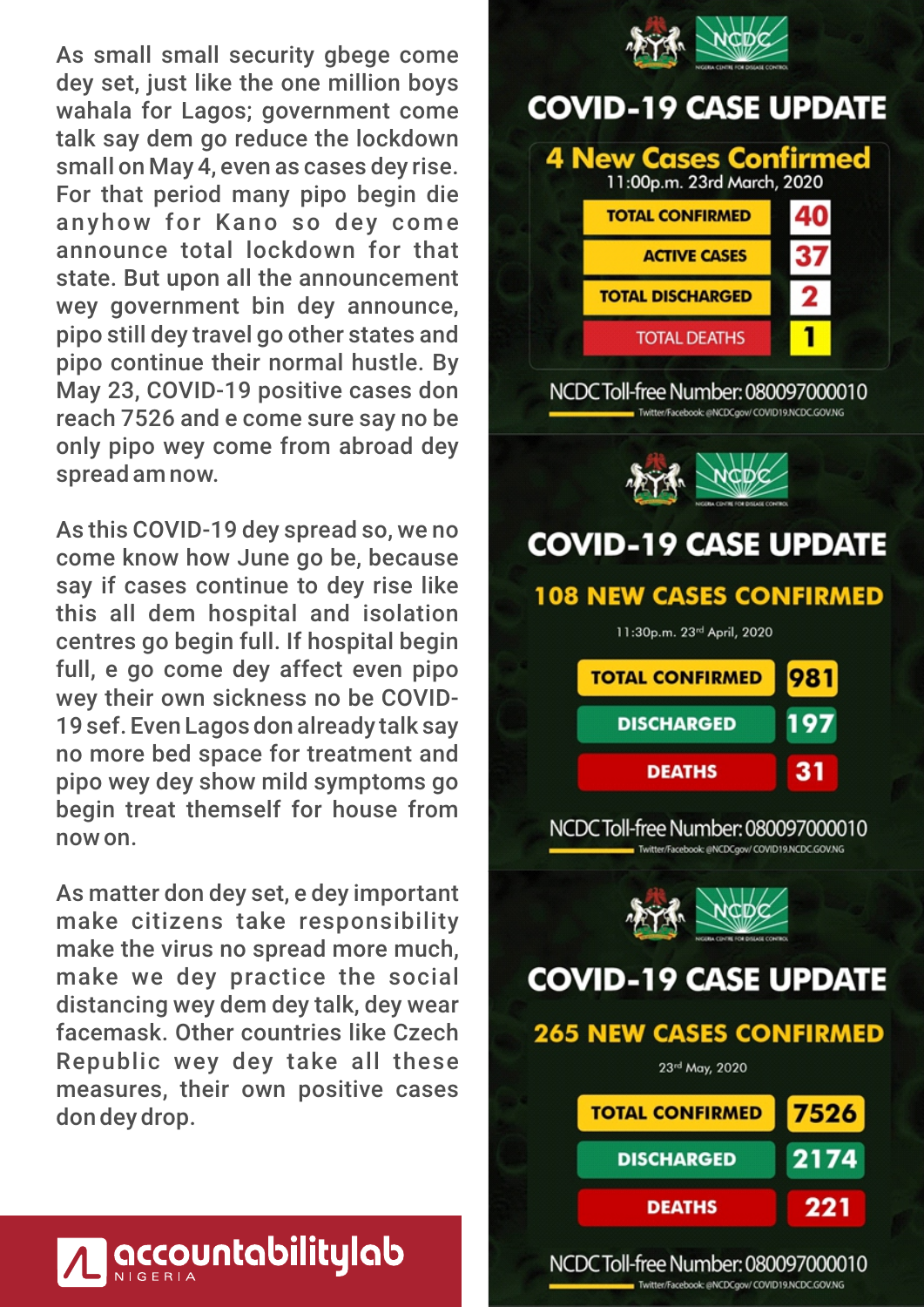Facemask with valve for front dey better to use than hospital and ankara mask

Facemasks with valve for front no good to dey use for COVID-19 pandemic because when you breathe, the valve go come open, and e go release all the air from inside the mask go outside. If you Cough and sneeze when you dey wear those kind mask e go release all the cough water and na so the virus dey take spread be that.

If you dey wear the hospital mask the white part suppose show if you no get symptoms

As they cool the Lockdown e mean say COVID-19 cases don dey reduce

COVID-19 just dey like malaria and malaria drug fit cure am too

If you too wash hand you go fall sick

face mask and na the normal way make the colour part dey show outside. If you turn the face mask the other way e no go improve your protection plus e no mean anything sef.

Na only one way you suppose wear hospital

Presidential Task Force on COVID-19 talk say na because of economy and security wey dey relax the locksown. Citizens still suppose dey practice social distancing dey wear facemask make the virus no too spread. They still dey record new positive cases every day.

Malaria and Coronavirus na two different type of sickness even though both of them dey cause fever. Na virus dey cause COVID-19 while na parasite dey cause Malaria. Person still fit get the two sickness at once. E never get any malaria drug wey dem don confirm say e dey cure coronavirus.

Too dey wash hand everyday no fit kill the normal bacteria wey dey your skin except you begin dey injure yourself. But e sha no good make you dey wash hand every minute as e fit affect your skin.



# **YEYE TORI (2) VS (2)** TRUE TORI